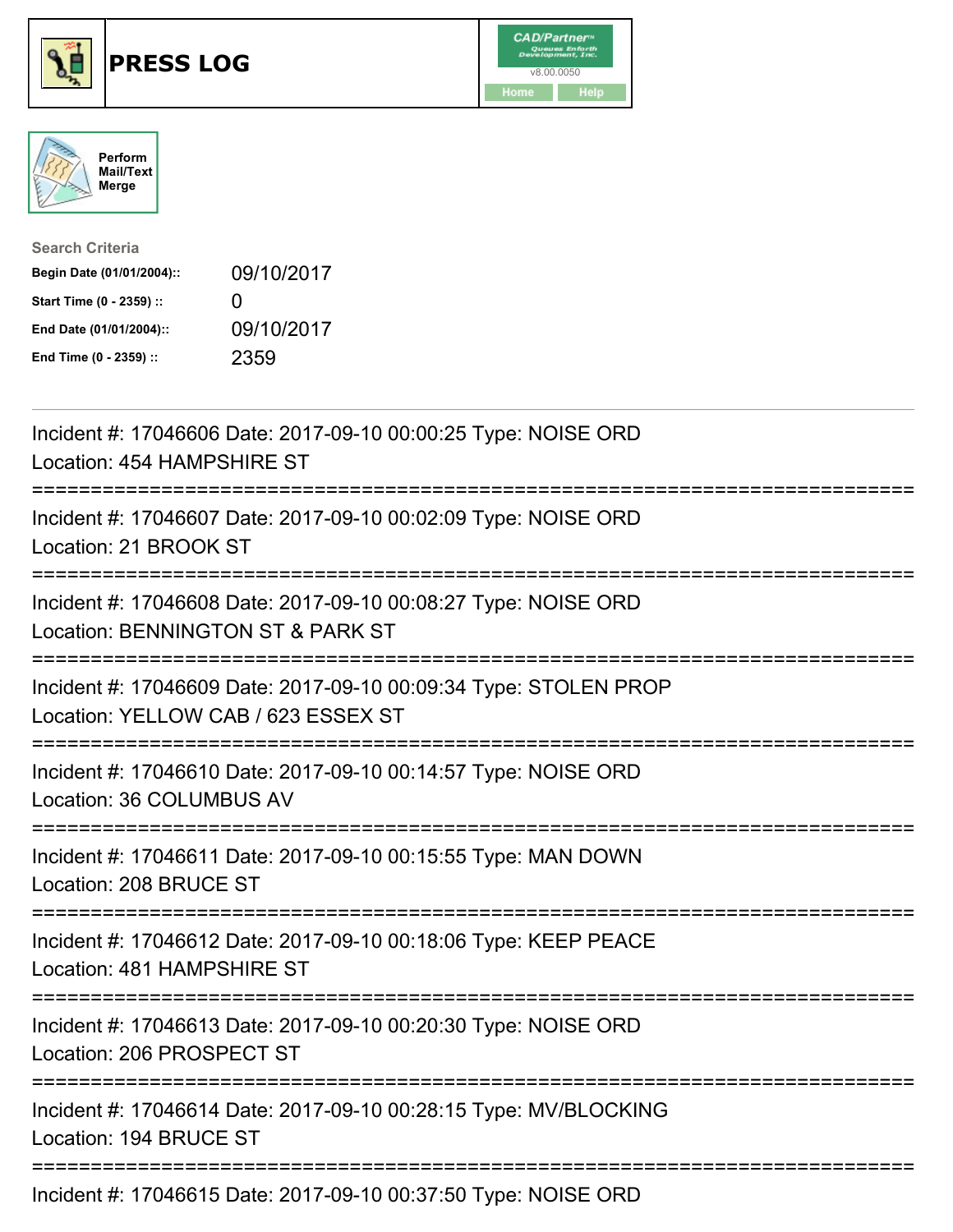Location: 121 CROSS ST

| Incident #: 17046616 Date: 2017-09-10 00:42:11 Type: LOUD NOISE<br>Location: MERRIMACK COURTS / 800 ESSEX ST                          |
|---------------------------------------------------------------------------------------------------------------------------------------|
| Incident #: 17046617 Date: 2017-09-10 00:43:05 Type: 911 HANG UP<br>Location: 80 BAILEY ST #2                                         |
| Incident #: 17046618 Date: 2017-09-10 00:48:05 Type: NOISE ORD<br>Location: 136 EXCHANGE ST                                           |
| Incident #: 17046619 Date: 2017-09-10 00:52:36 Type: HIT & RUN M/V<br>Location: S BROADWAY & KINGSTON                                 |
| Incident #: 17046620 Date: 2017-09-10 01:00:40 Type: FIGHT<br>Location: ESSEX ST & NEWBURY ST                                         |
| Incident #: 17046621 Date: 2017-09-10 01:09:56 Type: NOISE ORD<br>Location: 268 BAILEY ST                                             |
| Incident #: 17046622 Date: 2017-09-10 01:20:10 Type: A&B D/W PAST<br>Location: TOW ARREST / 60 ESSEX ST                               |
| Incident #: 17046623 Date: 2017-09-10 01:22:47 Type: NOISE ORD<br>Location: 1 WASHINGTON ST                                           |
| Incident #: 17046624 Date: 2017-09-10 01:27:48 Type: NOISE ORD<br>Location: HAVERHILL ST & UNION                                      |
| Incident #: 17046625 Date: 2017-09-10 01:30:43 Type: DOMESTIC/PAST<br>Location: 83 WEST ST FL 3                                       |
| Incident #: 17046626 Date: 2017-09-10 01:32:30 Type: ALARM/BURG<br>Location: BRUNOS NORTH END DELI / 95 COMMON ST                     |
| Incident #: 17046627 Date: 2017-09-10 01:35:47 Type: NOISE ORD<br>Location: BRUCE ST & THORNDIKE                                      |
| Incident #: 17046628 Date: 2017-09-10 01:44:12 Type: NOISE ORD<br>Location: 93 GREENWOOD ST<br>-------------------------------------- |
| Incident #: 17046629 Date: 2017-09-10 01:45:19 Type: M/V STOP                                                                         |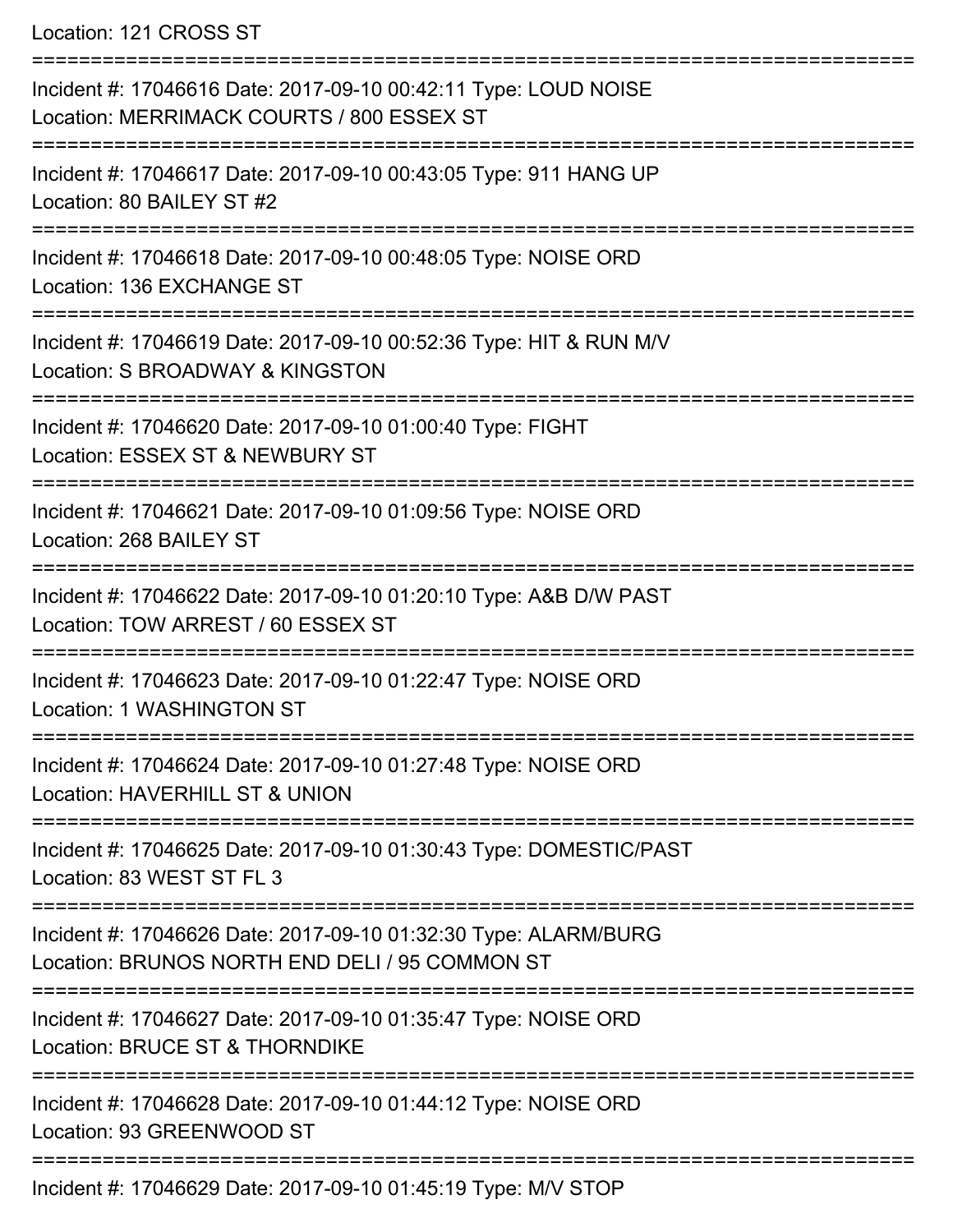| Incident #: 17046630 Date: 2017-09-10 01:55:37 Type: M/V STOP<br>Location: COMMON ST & NEWBURY ST        |
|----------------------------------------------------------------------------------------------------------|
| Incident #: 17046631 Date: 2017-09-10 01:59:40 Type: NOISE ORD<br>Location: 10 STEARNS AV                |
| Incident #: 17046632 Date: 2017-09-10 02:12:25 Type: NOISE ORD<br>Location: 30 CONGRESS ST               |
| Incident #: 17046633 Date: 2017-09-10 02:15:32 Type: DISTURBANCE<br>Location: 222 PROSPECT ST #REAR FL 1 |
| Incident #: 17046634 Date: 2017-09-10 02:29:37 Type: M/V STOP<br>Location: HAVERHILL ST & JACKSON ST     |
| Incident #: 17046635 Date: 2017-09-10 02:31:57 Type: NOISE ORD<br>Location: 327 BROADWAY FL 3            |
| Incident #: 17046636 Date: 2017-09-10 02:39:35 Type: NOISE ORD<br>Location: ALDER ST & JUNIPER ST        |
| Incident #: 17046637 Date: 2017-09-10 02:41:09 Type: NOISE ORD<br>Location: 217 PROSPECT ST              |
| Incident #: 17046638 Date: 2017-09-10 02:41:56 Type: FIRE WORKS<br>Location: EVERETT ST & SANBORN ST     |
| Incident #: 17046639 Date: 2017-09-10 02:42:37 Type: DISTURBANCE<br>Location: 82 SUNSET AV               |
| Incident #: 17046640 Date: 2017-09-10 02:46:43 Type: M/V STOP<br>Location: MERRIMACK ST & PARKER ST      |
| Incident #: 17046641 Date: 2017-09-10 02:51:38 Type: NOISE ORD<br><b>Location: STEARNS AV</b>            |
| Incident #: 17046642 Date: 2017-09-10 02:55:45 Type: M/V STOP<br><b>Location: CRESCENT ST</b>            |
| Incident #: 17046643 Date: 2017-09-10 03:12:58 Type: EXTRA SURVEIL                                       |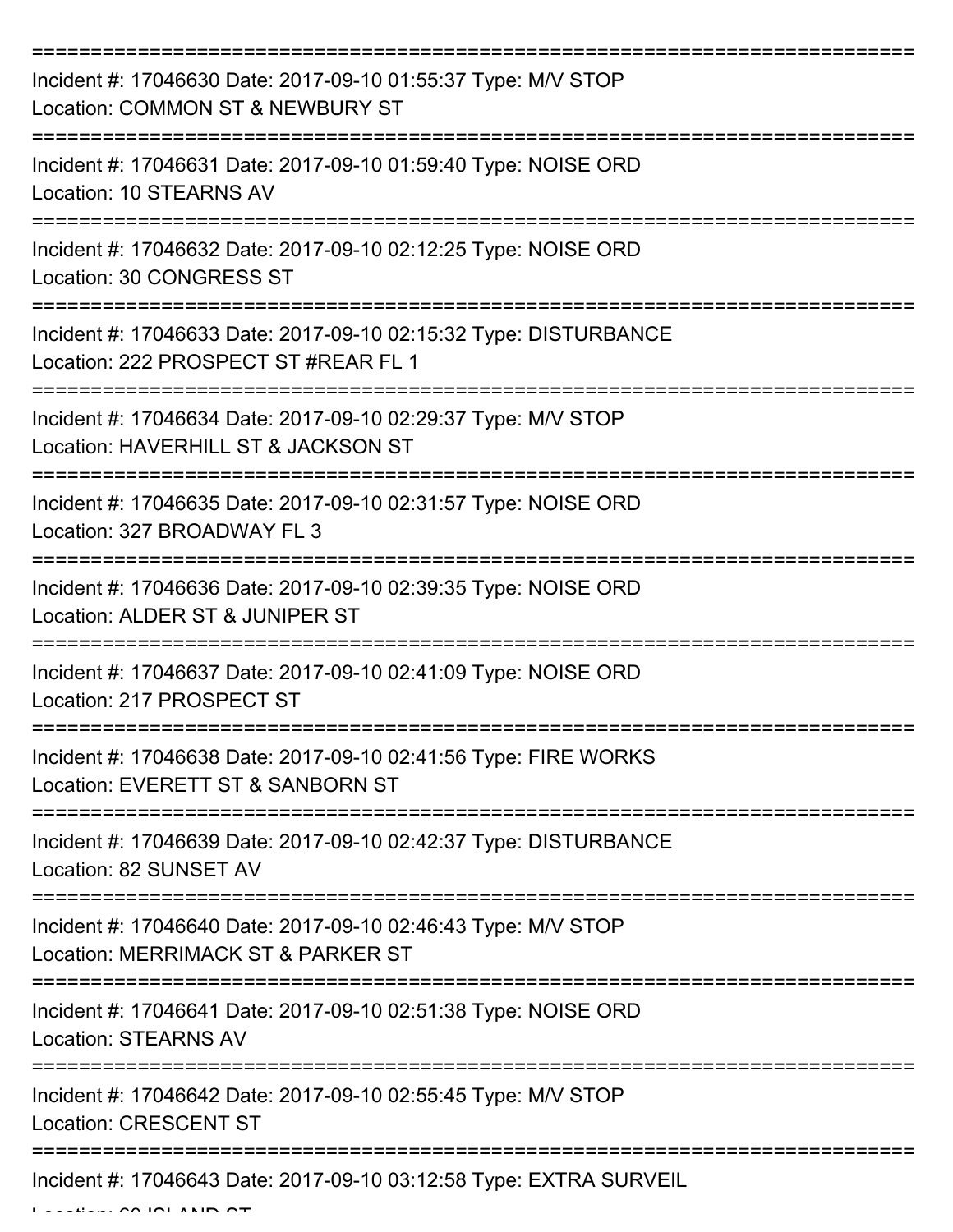| Incident #: 17046644 Date: 2017-09-10 03:32:03 Type: NOISE ORD<br>Location: 151 FARNHAM ST FL 3                  |
|------------------------------------------------------------------------------------------------------------------|
| Incident #: 17046645 Date: 2017-09-10 03:46:18 Type: DISTURBANCE<br>Location: ULTIMO MILLENIUM AUTO / 33 ORCHARD |
| Incident #: 17046646 Date: 2017-09-10 04:08:16 Type: ASSIST FIRE<br>Location: AMESBURY ST & ESSEX ST             |
| Incident #: 17046647 Date: 2017-09-10 04:20:23 Type: DISTURBANCE<br>Location: 18 CORNISH ST                      |
| Incident #: 17046648 Date: 2017-09-10 04:44:11 Type: NOISE ORD<br>Location: 32 CEDAR ST FL 3                     |
| Incident #: 17046649 Date: 2017-09-10 05:31:08 Type: SUS PERS/MV<br>Location: BELKNAP ST & EVERETT ST            |
| Incident #: 17046650 Date: 2017-09-10 05:59:17 Type: DOMESTIC/PAST<br>Location: 23 JORDAN ST                     |
| Incident #: 17046651 Date: 2017-09-10 06:17:28 Type: DOMESTIC/PROG<br>Location: ARREST / 2 INMAN ST #17 FL 2     |
| Incident #: 17046652 Date: 2017-09-10 07:09:52 Type: PARK & WALK<br>Location: BROADWAY & HAVERHILL ST            |
| Incident #: 17046653 Date: 2017-09-10 07:17:06 Type: M/V STOP<br>Location: ANDOVER ST & S UNION ST               |
| Incident #: 17046654 Date: 2017-09-10 07:20:37 Type: DISORDERLY<br>Location: CHESTNUT ST & JACKSON ST            |
| Incident #: 17046655 Date: 2017-09-10 07:23:03 Type: UNWANTEDGUEST<br>Location: 43 BENNINGTON ST FL 3            |
| Incident #: 17046656 Date: 2017-09-10 07:39:43 Type: MEDIC SUPPORT<br>Location: TOW / 139 WEST ST                |
| Incident #: 17046657 Date: 2017-09-10 07:41:14 Type: M/V STOP                                                    |

Location: METHHEN ST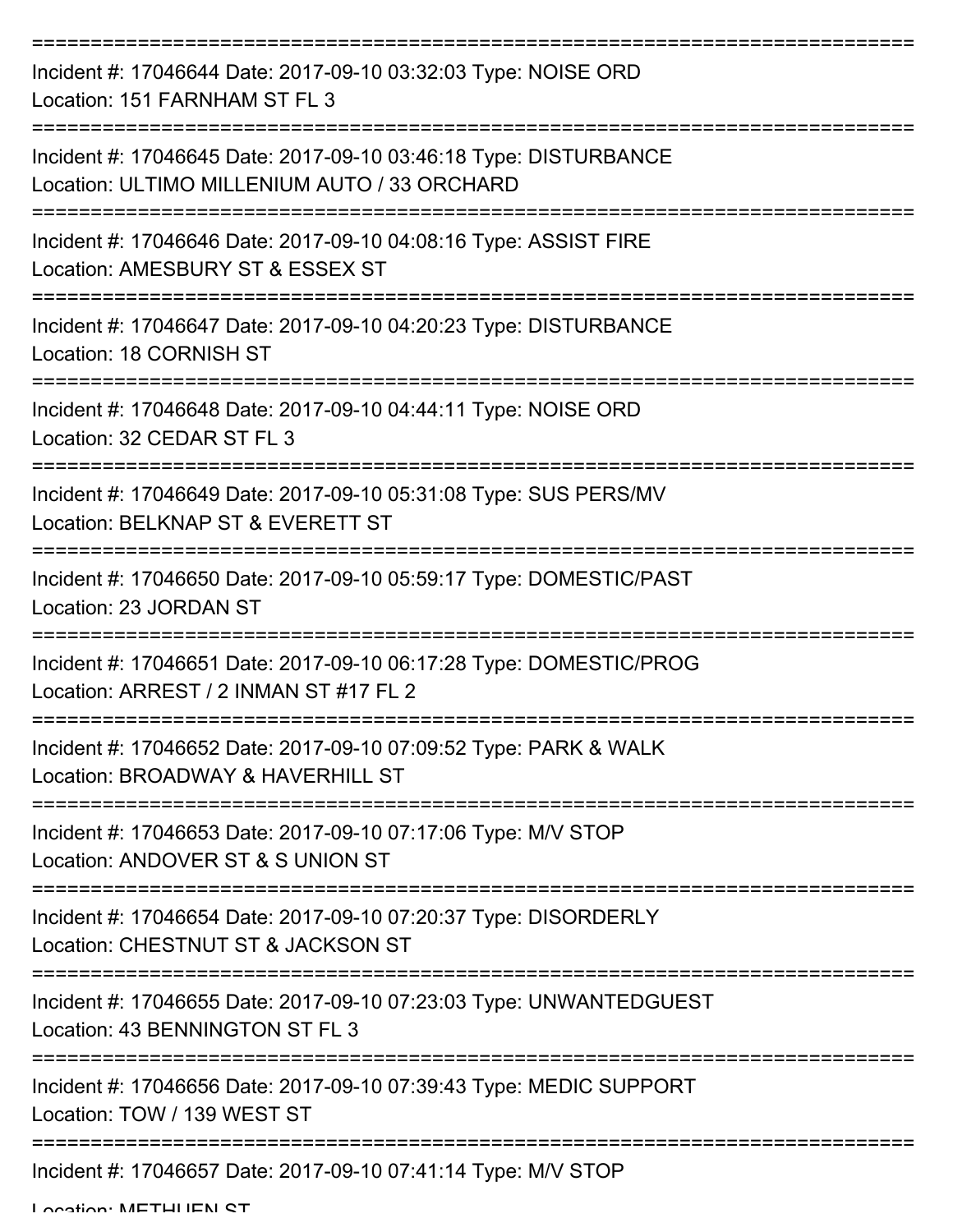| Incident #: 17046658 Date: 2017-09-10 07:49:18 Type: M/V STOP<br>Location: JACKSON ST & METHUEN ST                                        |
|-------------------------------------------------------------------------------------------------------------------------------------------|
| Incident #: 17046659 Date: 2017-09-10 07:52:25 Type: GUN CALL<br>Location: COMMON ST & NEWBURY ST                                         |
| Incident #: 17046660 Date: 2017-09-10 08:00:40 Type: ALARM/BURG<br>Location: FAMILY DOLLAR / 69 WINTHROP AV                               |
| Incident #: 17046661 Date: 2017-09-10 08:14:41 Type: SUS PERS/MV<br>Location: 6 NIGHTINGALE CT                                            |
| Incident #: 17046662 Date: 2017-09-10 09:51:11 Type: M/V STOP<br>Location: 8 S BROADWAY                                                   |
| Incident #: 17046663 Date: 2017-09-10 10:06:52 Type: MAN DOWN<br>Location: 10 FALMOUTH ST                                                 |
| Incident #: 17046664 Date: 2017-09-10 10:15:53 Type: M/V STOP<br>Location: BROADWAY & CROSS ST                                            |
| Incident #: 17046665 Date: 2017-09-10 10:21:14 Type: M/V STOP<br><b>Location: 11 LAWRENCE ST</b>                                          |
| Incident #: 17046666 Date: 2017-09-10 10:24:59 Type: M/V STOP<br>Location: ESSEX ST & JACKSON ST                                          |
| Incident #: 17046667 Date: 2017-09-10 10:32:44 Type: MAN DOWN<br>Location: 35 CAMELLA TEOLI WY                                            |
| Incident #: 17046668 Date: 2017-09-10 10:34:13 Type: M/V STOP<br>Location: 245 BROADWAY                                                   |
| ----------------------------------<br>Incident #: 17046669 Date: 2017-09-10 10:35:39 Type: M/V STOP<br>Location: E HAVERHILL ST & HIGH ST |
| Incident #: 17046670 Date: 2017-09-10 10:45:13 Type: MV/BLOCKING<br>Location: 46 MORTON ST                                                |
| Incident #: 17046673 Date: 2017-09-10 10:51:51 Type: KEEP PEACE<br>Location: 151 WEARE ST                                                 |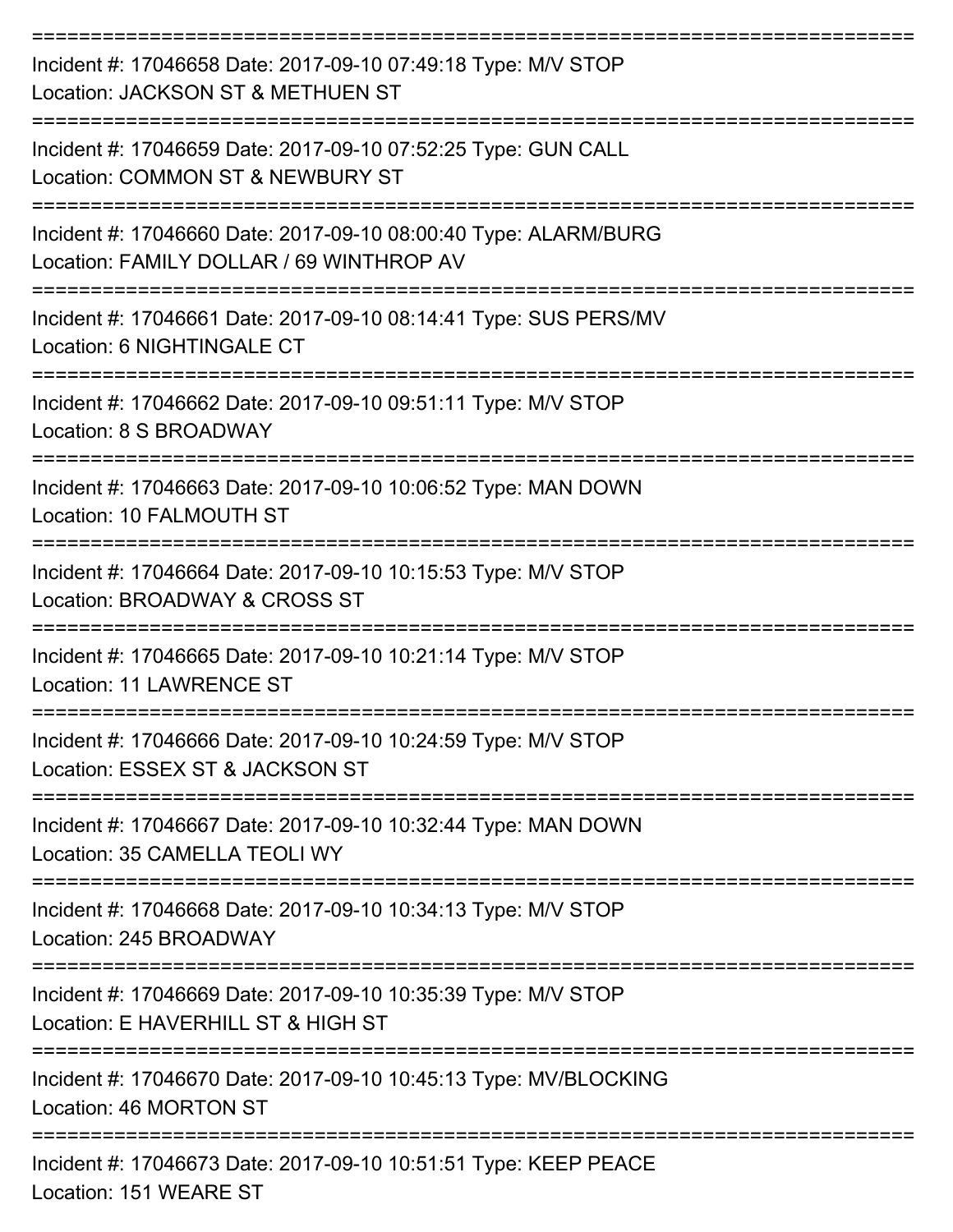| Incident #: 17046671 Date: 2017-09-10 10:52:34 Type: ALARM/BURG<br>Location: LAPLUME PRINTING + ENGRAVING / 1 FARLEY ST |
|-------------------------------------------------------------------------------------------------------------------------|
| Incident #: 17046672 Date: 2017-09-10 10:54:46 Type: ROBBERY ARMED<br>Location: 212 FARNHAM ST #1 FL 1                  |
| Incident #: 17046674 Date: 2017-09-10 11:03:03 Type: M/V STOP<br>Location: 57 & JACKSON                                 |
| Incident #: 17046675 Date: 2017-09-10 11:04:28 Type: SUS PERS/MV<br>Location: 124 WILLOW ST                             |
| Incident #: 17046676 Date: 2017-09-10 11:13:15 Type: M/V STOP<br>Location: ELM ST & JACKSON ST<br>------------------    |
| Incident #: 17046677 Date: 2017-09-10 11:18:55 Type: M/V STOP<br>Location: 222 ESSEX ST                                 |
| Incident #: 17046678 Date: 2017-09-10 11:23:12 Type: MV/BLOCKING<br>Location: 135 WEST ST                               |
| =======================<br>Incident #: 17046679 Date: 2017-09-10 11:23:39 Type: M/V STOP<br>Location: 473 ESSEX ST      |
| Incident #: 17046680 Date: 2017-09-10 11:25:24 Type: DISTURBANCE<br>Location: 547 LOWELL ST                             |
| Incident #: 17046681 Date: 2017-09-10 11:27:25 Type: MAL DAMAGE<br>Location: 88 ALLSTON ST                              |
| Incident #: 17046682 Date: 2017-09-10 11:28:18 Type: THREATS<br>Location: 111 SARATOGA ST                               |
| Incident #: 17046683 Date: 2017-09-10 11:45:54 Type: SUS PERS/MV<br>Location: 124 WILLOW ST                             |
| Incident #: 17046684 Date: 2017-09-10 11:58:51 Type: MEDIC SUPPORT<br>Location: 140 WOODLAND ST #1 FL 1                 |
| Incident #: 17046685 Date: 2017-09-10 12:08:55 Type: DRUG VIO<br>Location: 148 FARNHAM ST                               |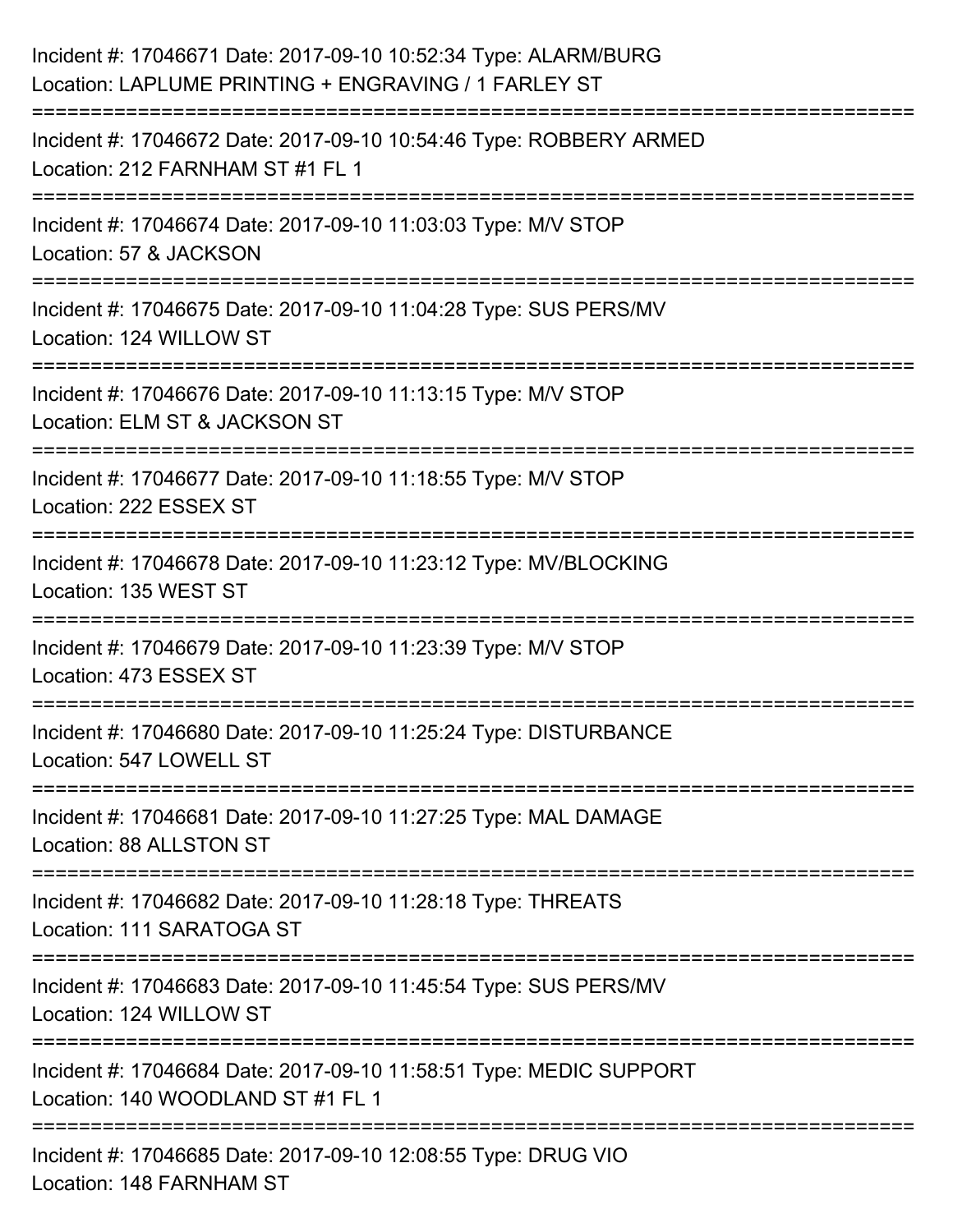| Incident #: 17046686 Date: 2017-09-10 12:10:32 Type: SPECIAL CHECK<br>Location: BOWDOIN ST                                           |
|--------------------------------------------------------------------------------------------------------------------------------------|
| Incident #: 17046687 Date: 2017-09-10 12:14:07 Type: MV/BLOCKING<br>Location: 135 WEST ST                                            |
| Incident #: 17046688 Date: 2017-09-10 12:26:58 Type: LOST PROPERTY<br>Location: 64 MARKET ST<br>;=================================== |
| Incident #: 17046689 Date: 2017-09-10 12:37:18 Type: SUS PERS/MV<br>Location: 14 MECHANIC ST                                         |
| Incident #: 17046690 Date: 2017-09-10 12:39:56 Type: LOUD NOISE<br>Location: 367 HOWARD ST                                           |
| Incident #: 17046691 Date: 2017-09-10 12:40:11 Type: STOL/MV/PAS<br><b>Location: 8 MARGIN ST</b>                                     |
| Incident #: 17046692 Date: 2017-09-10 12:51:29 Type: ADMININSTR<br><b>Location: 90 LAWRENCE</b>                                      |
| Incident #: 17046693 Date: 2017-09-10 12:53:08 Type: ADMININSTR<br>Location: 90 LOWELL ST                                            |
| Incident #: 17046694 Date: 2017-09-10 12:54:51 Type: ADMININSTR<br>Location: 90 LOWELL ST                                            |
| Incident #: 17046695 Date: 2017-09-10 12:55:58 Type: ADMININSTR<br>Location: 90 LOWELL ST                                            |
| Incident #: 17046696 Date: 2017-09-10 12:58:09 Type: DRUG VIO<br>Location: WINTHROP AV                                               |
| Incident #: 17046697 Date: 2017-09-10 13:03:01 Type: KEEP PEACE<br>Location: 151 BEACON AV #8                                        |
| Incident #: 17046698 Date: 2017-09-10 13:06:49 Type: M/V STOP<br>Location: COMMON ST & NEWBURY ST                                    |
| Incident #: 17046699 Date: 2017-09-10 13:11:10 Type: AUTO ACC/NO PI<br>Location: BROOK ST & NEWBURY ST                               |

===========================================================================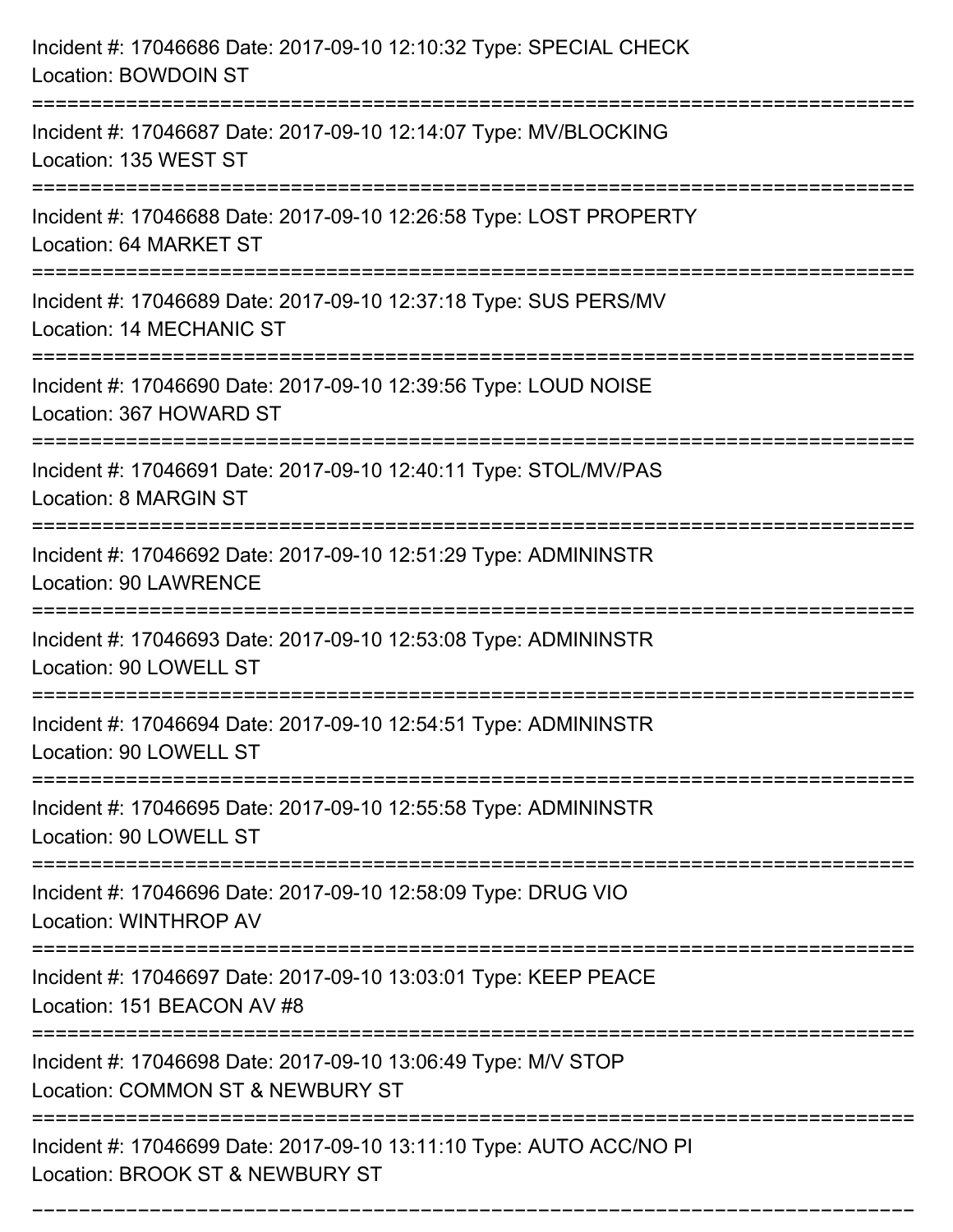| Incident #: 17046701 Date: 2017-09-10 13:17:26 Type: GENERAL SERV<br>Location: BROOK ST & NEWBURY ST<br>Incident #: 17046702 Date: 2017-09-10 13:23:12 Type: M/V STOP<br>Location: HAVEHILL & BROADWAY<br>Incident #: 17046703 Date: 2017-09-10 13:32:46 Type: NEIGHBOR PROB<br>Location: 66 ELM ST<br>Incident #: 17046704 Date: 2017-09-10 13:42:14 Type: FIGHT<br>Location: 49 BRADFORD ST #1 FL 1<br>=============================<br>Incident #: 17046705 Date: 2017-09-10 13:58:23 Type: SPECIAL CHECK |
|--------------------------------------------------------------------------------------------------------------------------------------------------------------------------------------------------------------------------------------------------------------------------------------------------------------------------------------------------------------------------------------------------------------------------------------------------------------------------------------------------------------|
|                                                                                                                                                                                                                                                                                                                                                                                                                                                                                                              |
|                                                                                                                                                                                                                                                                                                                                                                                                                                                                                                              |
|                                                                                                                                                                                                                                                                                                                                                                                                                                                                                                              |
|                                                                                                                                                                                                                                                                                                                                                                                                                                                                                                              |
| Location: BOWDOIN ST & CLIFTON ST                                                                                                                                                                                                                                                                                                                                                                                                                                                                            |
| Incident #: 17046706 Date: 2017-09-10 14:00:36 Type: AUTO ACC/UNK PI<br>Location: 359 BROADWAY                                                                                                                                                                                                                                                                                                                                                                                                               |
| Incident #: 17046707 Date: 2017-09-10 14:06:10 Type: M/V STOP<br>Location: 15 HANCOCK ST                                                                                                                                                                                                                                                                                                                                                                                                                     |
| Incident #: 17046708 Date: 2017-09-10 14:20:09 Type: M/V STOP<br>Location: 15 HANCONCK                                                                                                                                                                                                                                                                                                                                                                                                                       |
| ===================<br>===============================<br>Incident #: 17046709 Date: 2017-09-10 14:25:24 Type: M/V STOP<br>Location: 54 EVERETT ST                                                                                                                                                                                                                                                                                                                                                           |
| Incident #: 17046710 Date: 2017-09-10 14:37:34 Type: M/V STOP<br>Location: 391 CHESTNUT ST                                                                                                                                                                                                                                                                                                                                                                                                                   |
| Incident #: 17046711 Date: 2017-09-10 14:40:31 Type: THREATS/PROG<br>Location: MT VERNON LIQUORS / 421 S BROADWAY                                                                                                                                                                                                                                                                                                                                                                                            |
| Incident #: 17046712 Date: 2017-09-10 14:48:17 Type: MAL DAMAGE<br>Location: 112 PHILLIPS ST                                                                                                                                                                                                                                                                                                                                                                                                                 |
| Incident #: 17046713 Date: 2017-09-10 15:31:52 Type: DISABLED MV<br>Location: 495 BRIDGE                                                                                                                                                                                                                                                                                                                                                                                                                     |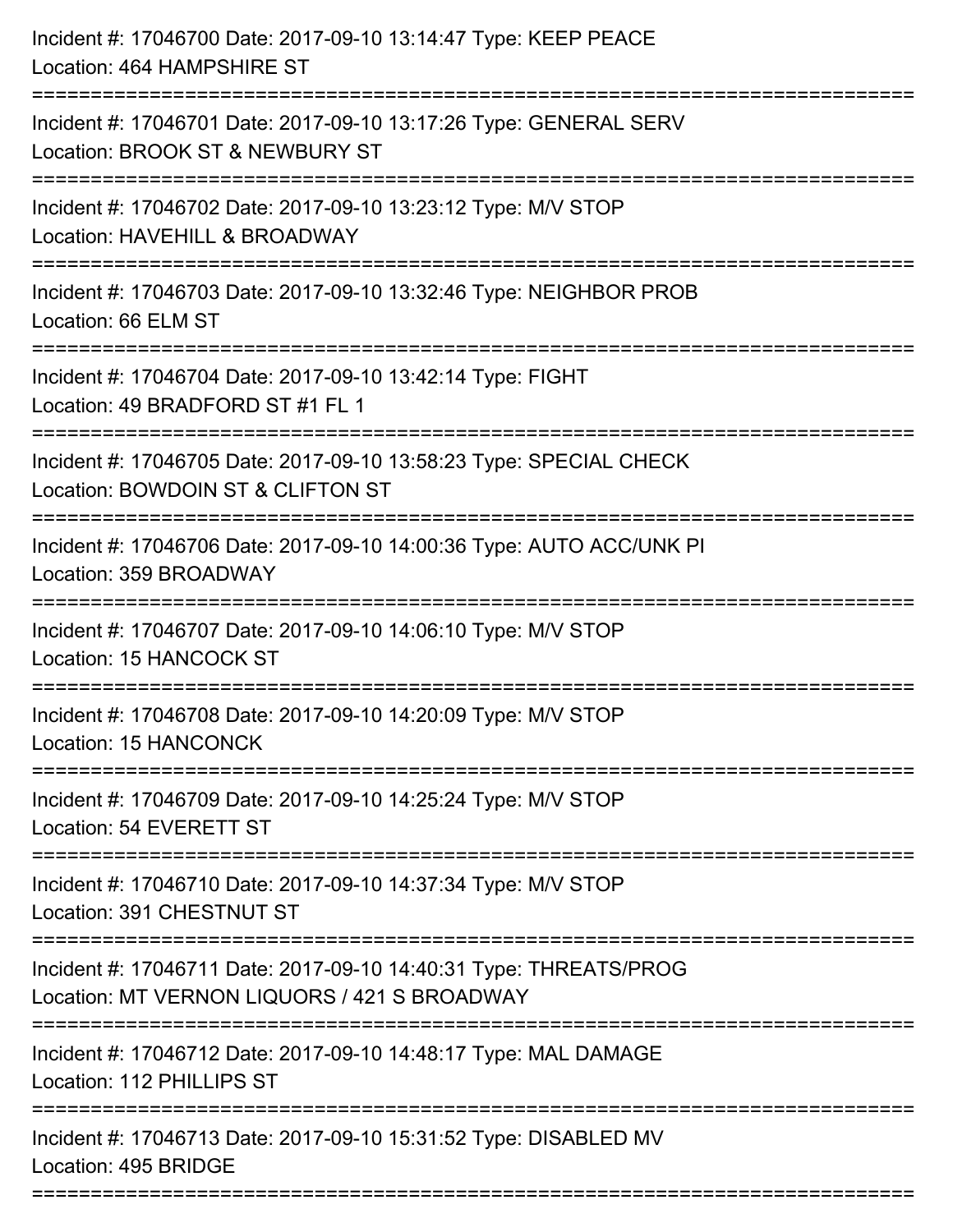Location: LAWRENCE ST & OAK ST

| Incident #: 17046715 Date: 2017-09-10 15:56:03 Type: DISORDERLY<br>Location: 388 HAMPSHIRE ST                         |
|-----------------------------------------------------------------------------------------------------------------------|
| Incident #: 17046716 Date: 2017-09-10 16:02:42 Type: NOISE ORD<br><b>Location: PLEASANT TER</b>                       |
| Incident #: 17046717 Date: 2017-09-10 16:22:26 Type: MISSING PERS<br>Location: 200 COMMON ST                          |
| Incident #: 17046719 Date: 2017-09-10 16:35:33 Type: STOLEN PROP<br>Location: 61 WARREN ST                            |
| Incident #: 17046718 Date: 2017-09-10 16:39:25 Type: M/V STOP<br>Location: METHUEN ST & MILL ST                       |
| Incident #: 17046720 Date: 2017-09-10 16:44:15 Type: AUTO ACC/PI<br>Location: LAWRENCE PUBLIC LIBRARY / 135 PARKER ST |
| Incident #: 17046721 Date: 2017-09-10 16:47:40 Type: HIT & RUN M/V<br>Location: 210 LAWRENCE ST<br>===========        |
| Incident #: 17046722 Date: 2017-09-10 16:49:20 Type: MEDIC SUPPORT<br>Location: CUMBERLAND FARMS / 320 S BROADWAY     |
| Incident #: 17046723 Date: 2017-09-10 17:08:06 Type: LOUD NOISE<br>Location: 11 HANCOCK ST                            |
| Incident #: 17046724 Date: 2017-09-10 17:14:15 Type: DRUG VIO<br><b>Location: 75 MANCHESTER ST</b>                    |
| Incident #: 17046725 Date: 2017-09-10 17:15:09 Type: NOISE ORD<br>Location: 4 BERKELEY ST                             |
| Incident #: 17046726 Date: 2017-09-10 17:25:32 Type: ALARM/BURG<br><b>Location: 280 MERRIMACK ST</b>                  |
| Incident #: 17046727 Date: 2017-09-10 17:29:41 Type: LOUD NOISE<br>Location: 23 ABBOTT ST                             |
|                                                                                                                       |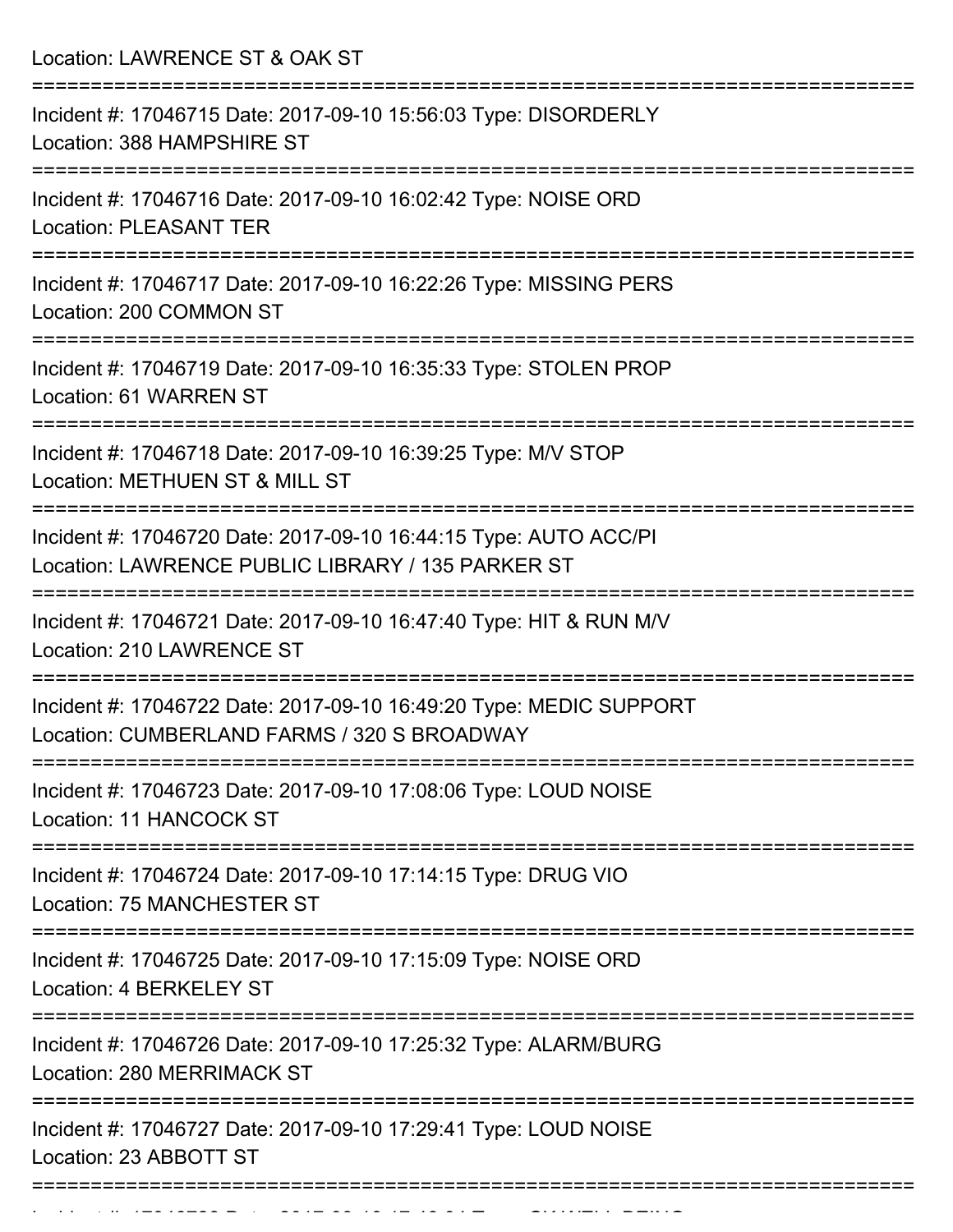Location: 33 MORTON ST #A

| Incident #: 17046729 Date: 2017-09-10 17:51:13 Type: M/V STOP<br>Location: PARKER ST & SALEM ST     |
|-----------------------------------------------------------------------------------------------------|
| Incident #: 17046730 Date: 2017-09-10 17:55:22 Type: M/V STOP<br>Location: ANDOVER ST & PARKER ST   |
| Incident #: 17046731 Date: 2017-09-10 17:56:54 Type: M/V STOP<br>Location: ANDOVER ST & PARKER ST   |
| Incident #: 17046732 Date: 2017-09-10 18:00:16 Type: M/V STOP<br>Location: S UNION ST & SALEM ST    |
| Incident #: 17046733 Date: 2017-09-10 18:00:39 Type: MAL DAMAGE<br>Location: 42 BROOK ST            |
| Incident #: 17046734 Date: 2017-09-10 18:02:49 Type: M/V STOP<br>Location: MARKET ST & S UNION ST   |
| Incident #: 17046735 Date: 2017-09-10 18:12:49 Type: M/V STOP<br>Location: COMMON ST & HAMPSHIRE ST |
| Incident #: 17046736 Date: 2017-09-10 18:20:44 Type: ALARM/BURG<br>Location: 280 MERRIMACK ST FL 3  |
| Incident #: 17046737 Date: 2017-09-10 18:25:12 Type: M/V STOP<br>Location: ACTON ST & WEST ST       |
| Incident #: 17046738 Date: 2017-09-10 18:25:23 Type: MEDIC SUPPORT<br>Location: 32 GROTON ST #103   |
| Incident #: 17046739 Date: 2017-09-10 18:26:10 Type: SUS PERS/MV<br>Location: PARK ST & SPRUCE ST   |
| Incident #: 17046740 Date: 2017-09-10 18:43:12 Type: MAN DOWN<br>Location: AVON ST & JACKSON ST     |
| Incident #: 17046741 Date: 2017-09-10 18:51:22 Type: NOISE ORD<br>Location: 4 BERKELEY ST           |
|                                                                                                     |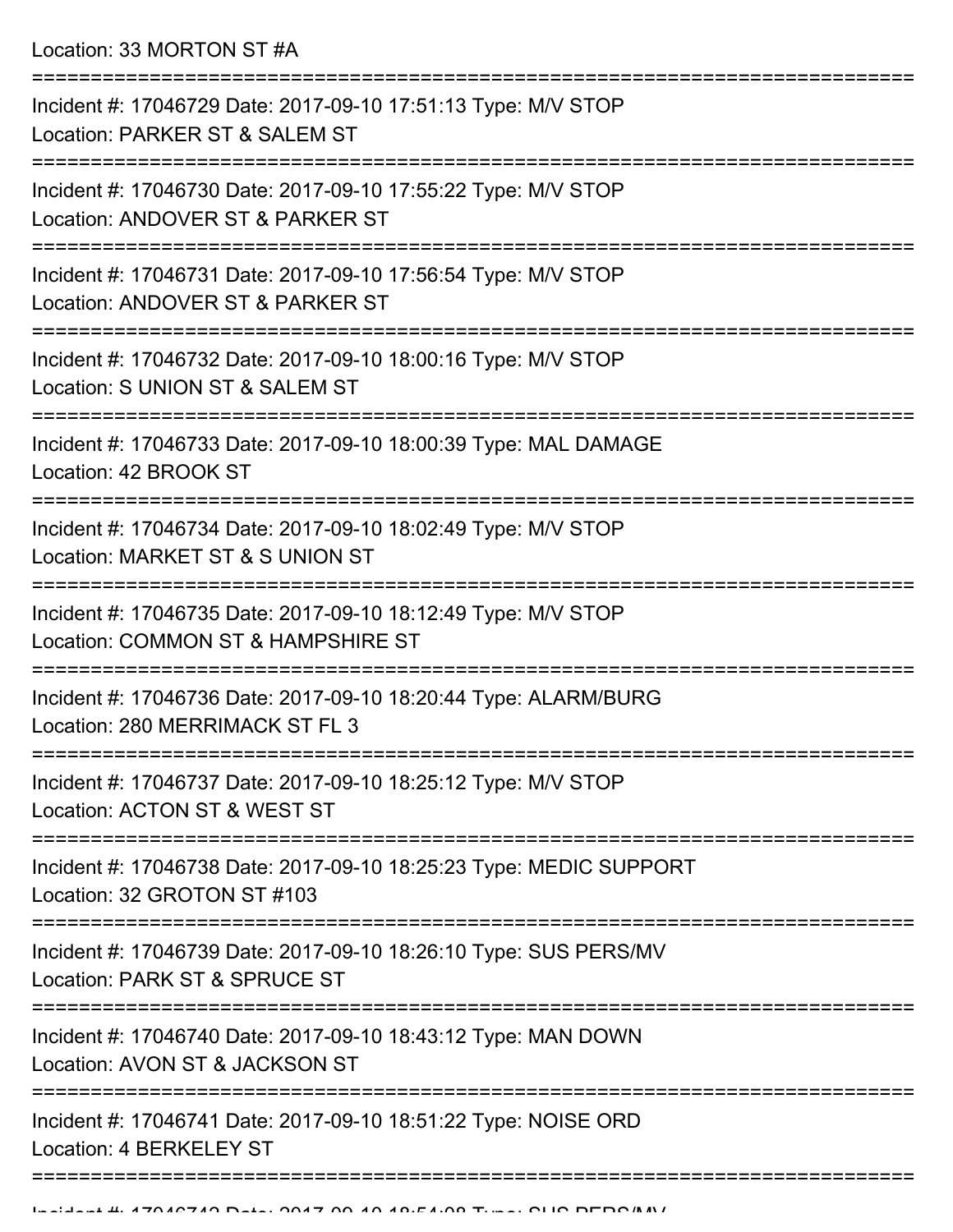| Location: DENROCK PARK / 341 WINTHROP AV                                                                  |
|-----------------------------------------------------------------------------------------------------------|
| Incident #: 17046744 Date: 2017-09-10 18:57:13 Type: NEIGHBOR PROB<br>Location: 1 RITA LN                 |
| Incident #: 17046743 Date: 2017-09-10 18:58:00 Type: M/V STOP<br>Location: CHICKERING ST & WINTHROP AV    |
| Incident #: 17046745 Date: 2017-09-10 19:03:09 Type: ALARM/BURG<br>Location: 1 PARKER ST                  |
| Incident #: 17046746 Date: 2017-09-10 19:05:58 Type: LOUD NOISE<br>Location: 20 BENNINGTON ST             |
| Incident #: 17046747 Date: 2017-09-10 19:11:16 Type: KEEP PEACE<br>Location: 115 THOREAU WAY              |
| Incident #: 17046748 Date: 2017-09-10 19:12:28 Type: M/V STOP<br>Location: 279 WALNUT ST                  |
| Incident #: 17046749 Date: 2017-09-10 19:13:51 Type: NEIGHBOR PROB<br>Location: 15 CROSBY ST              |
| Incident #: 17046750 Date: 2017-09-10 19:24:46 Type: 911 HANG UP<br>Location: 25 UNION ST                 |
| Incident #: 17046751 Date: 2017-09-10 19:25:11 Type: HIT & RUN M/V<br>Location: WALK IN / 210 LAWRENCE ST |
| Incident #: 17046752 Date: 2017-09-10 19:30:37 Type: NOISE ORD<br>Location: 5 BROMFIELD ST                |
| Incident #: 17046753 Date: 2017-09-10 19:38:36 Type: NOISE ORD<br>Location: 25 ABBOTT ST                  |
| Incident #: 17046754 Date: 2017-09-10 19:46:51 Type: LOUD NOISE<br>Location: 5 BROMFIELD ST               |
| Incident #: 17046755 Date: 2017-09-10 19:52:04 Type: SUS PERS/MV<br>Location: 40 MANCHESTER ST            |
| 0.027001000                                                                                               |

Incident #: 17046756 Date: 2017-09-10 20:12:16 Type: LOUD NOISE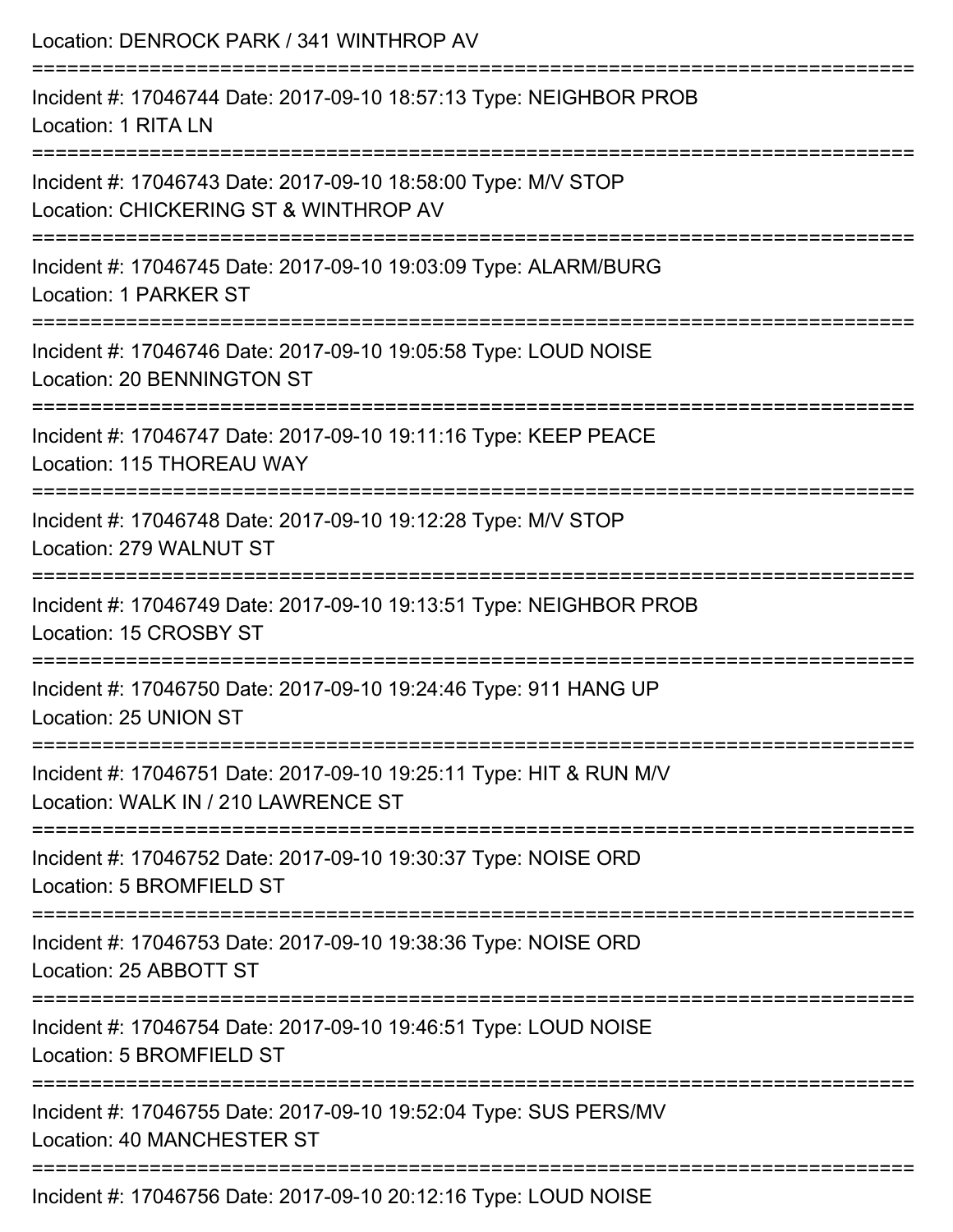| Incident #: 17046757 Date: 2017-09-10 20:14:39 Type: LOUD NOISE<br>Location: 63 TEWKSBURY ST                                                  |
|-----------------------------------------------------------------------------------------------------------------------------------------------|
| Incident #: 17046758 Date: 2017-09-10 20:16:57 Type: LARCENY/PAST<br>Location: WALK IN / 16 WILMOT ST<br>=================<br>=============== |
| Incident #: 17046759 Date: 2017-09-10 20:21:19 Type: LOUD NOISE<br>Location: LA FRUITERIA / 75 MANCHESTER ST                                  |
| Incident #: 17046760 Date: 2017-09-10 20:28:29 Type: LOUD NOISE<br>Location: 49 EXCHANGE ST                                                   |
| Incident #: 17046761 Date: 2017-09-10 20:30:23 Type: 911 HANG UP<br>Location: 45 UNION ST                                                     |
| Incident #: 17046762 Date: 2017-09-10 20:51:30 Type: M/V STOP<br>Location: AVON ST & E HAVERHILL ST                                           |
| Incident #: 17046763 Date: 2017-09-10 21:00:00 Type: AUTO ACC/PI<br>Location: 71 GLENN ST                                                     |
| Incident #: 17046764 Date: 2017-09-10 21:12:38 Type: MV/BLOCKING<br>Location: 106 ABBOTT ST                                                   |
| Incident #: 17046765 Date: 2017-09-10 21:15:08 Type: DISTURBANCE<br>Location: MERRIMACK ST & S BROADWAY                                       |
| Incident #: 17046766 Date: 2017-09-10 21:38:52 Type: LOUD NOISE<br>Location: 234 BAILEY ST                                                    |
| Incident #: 17046767 Date: 2017-09-10 21:39:06 Type: SUS PERS/MV<br><b>Location: EVERETT ST</b>                                               |
| Incident #: 17046768 Date: 2017-09-10 21:40:13 Type: FIGHT<br>Location: 87 ESSEX ST                                                           |
| Incident #: 17046769 Date: 2017-09-10 21:50:50 Type: LOUD NOISE<br><b>Location: PEMBERTON PARK</b>                                            |
| Incident #: 17046770 Date: 2017-09-10 21:54:09 Type: DISTURBANCE                                                                              |